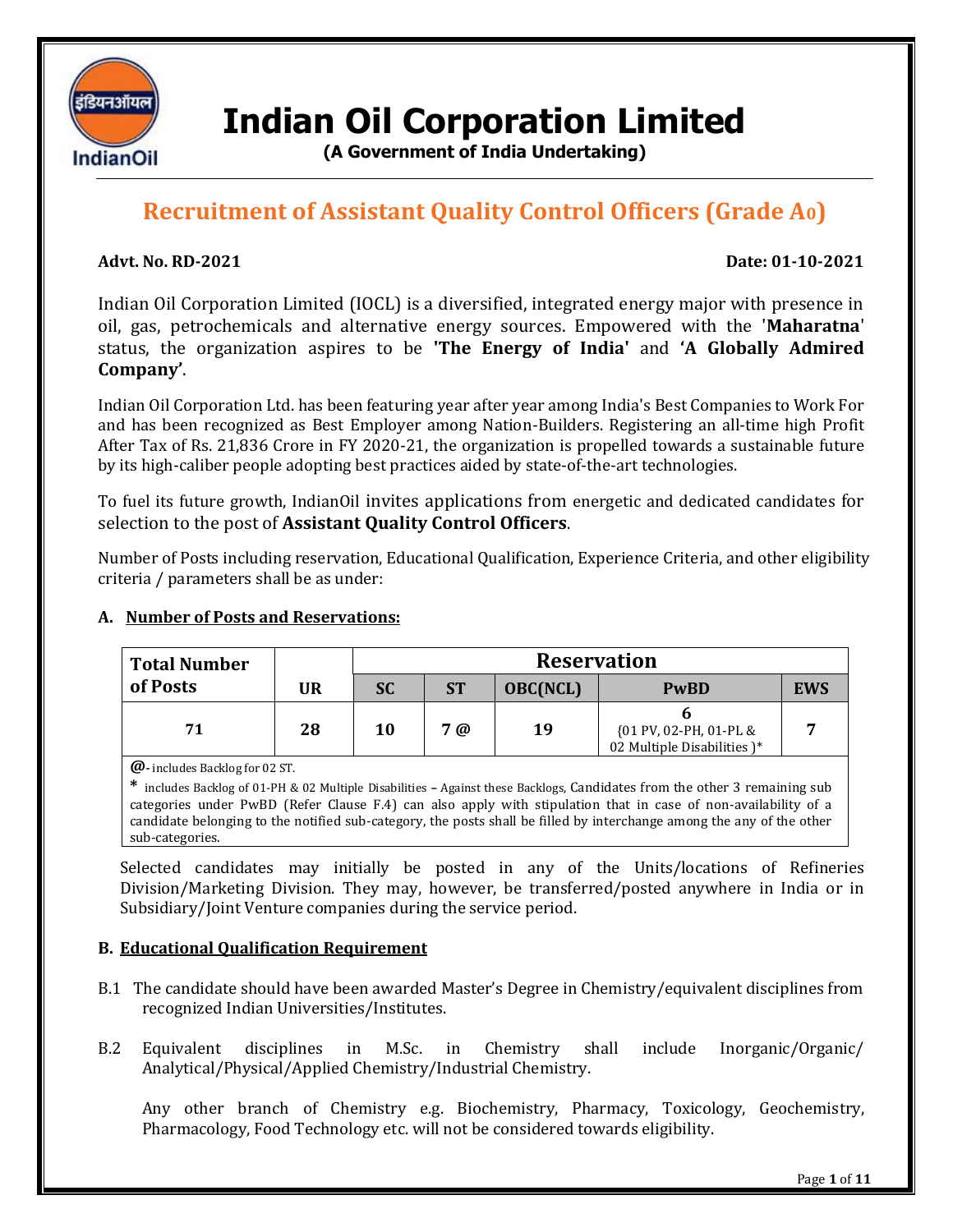B.3 Candidates belonging to General/OBC(NCL)/EWS categories should have secured minimum 60% marks in qualifying degree examination.

Marks in Qualifying degree is relaxed to 55% for Scheduled Caste (SC)/Scheduled Tribe (ST)/ Persons with Benchmark Disability (PwBD) candidates.

B.4 Qualifying degree obtained through full-time regular course only shall be considered eligible.

### **C. Experience Requirement**

C.1 Minimum 02 Years of Cumulative Experience in following:

Experience in Testing/R&D/Quality Control in Petroleum /Petro-chemical/Polymer/Fertilizer Unit Laboratories

## **AND/ OR**

Experience in an NABL accredited laboratory. The experience shall be considered valid only if the lab is accredited in the Field of **"TESTING"** with Discipline as **"CHEMICAL".** The lab should have scope under Group: Lubricants/Petroleum and Products.

(Disciplines like Mechanical, Electrical, Electronics, Biological, Radiological, NDT etc. shall not be considered)

- C.2 Experience gained after date of declaration of result of qualifying degree will only be considered towards counting experience. Any experience gathered after B.Sc. or as a short-term trainee (summer/winter project etc. during M.Sc.) will not be considered towards relevant experience.
- C.3 Teaching & Research experience in an academic institute will not be considered as relevant experience.

#### **D. Job Responsibilities (Indicative)**

Selected candidates will carry out testing of petroleum and /or petrochemical product. They should be conversant with/ carry out the following :

- Testing of Petroleum Fuels/ lubricants (finished/used) /greases & additives samples as per specification requirements and Lubes packaging material testing etc, Polymers & Petrochemicals; furnishing quality certificates of finished products & raw materials; Operation & maintenance of digital instruments i.e UV/GC/GLC/HPLC/ Spectrophotomer/ AAS/FTIR/ICP/Micro-coulometer /ED-XRF/WD-XRF/Auto-viscometers/ Titrimeters etc.; Water testing relating to Refinery i.e COD/BOD/Oil/mineral content, pH, suspended solid etc.; Testing of chemical raw materials/Incoming Process Chemicals; Interface with Petroleum Refinery/ Petrochemicals/ Polymers/ quality assurance aspects related to fuels/lubes, storage/transportation by pipelines/ tankers/ tank wagons/ road tankers, storage/ dispensing at outlets, water and waste water quality management, Technical services etc for quality assurance; NABL accreditation, evaluation and optimization of process chemicals and additives; Exposure to Melt flow Index, Colour Spectrometer, APS, Bulk Density Apparatus, Lab Extruder Operation, UTM Operation; Calibration of laboratory equipment, troubleshooting/ rendering technical assistance to process/ production/ various functions.
- $\triangleright$  Should be conversant with BIS/IP/ISO/ASTM test methods and specifications for Physico-Chemical Testing of petroleum products & petrochemicals; Testing of Aviation/ Non-Aviation Petroleum Fuels/ Bio-fuels/ LPG/ lubricants (finished/used) /greases & additives samples as per specification requirements and Lubes packaging material testing etc as per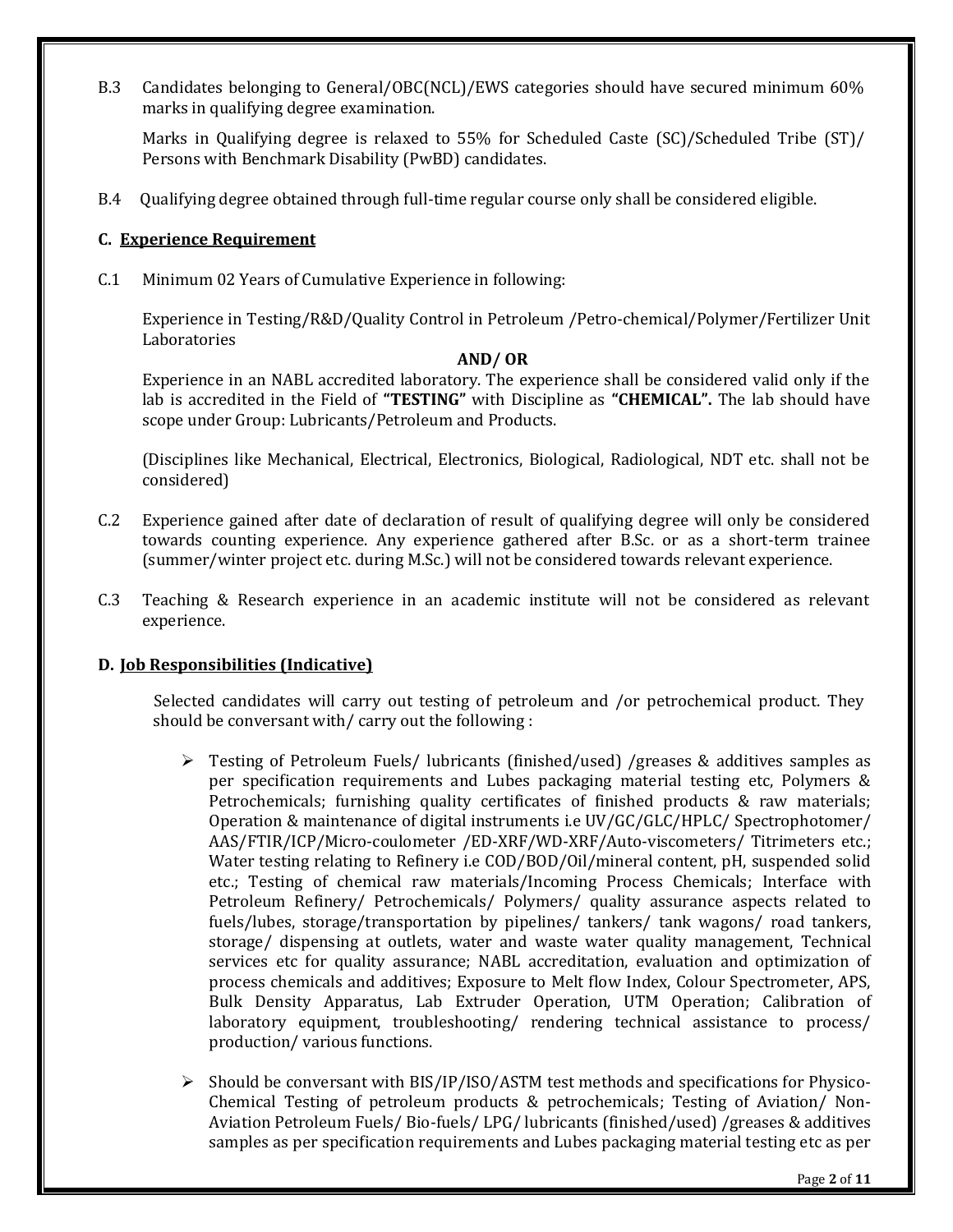national and international test methods and specifications and release of test reports; Furnishing quality certificates of finished products & raw materials; Ensuring function of manual and automatic laboratory equipment's, maintenance of records of preventive and breakdown maintenance and processing of their AMCs; Working on and maintenance of computer aided instruments like UV/ GC/GLC/HPLC/Spectrophotomer/AAS/FTIR/ICP/ Micro-coulometer/ED XRF/WD XRF/DRES/ auto-viscometers/titrimeters/HTHS etc.; Verification/calibration of Hydrometer/ Thermometers/ Pressure-gauges, Viscometer etc and preparation of certificates; Calibration of laboratory equipment's (internal/external) and maintaining calibration schedule; Preparing laboratory reagents for chemical testing as per test methods; Keeping of inventory stock-cards of laboratory equipment's, chemical and glassware in the lab and their replenishment from time to time based on MIL (minimum inventory level); Operation of mobile laboratories for field sample testing at the industry retail outlets. This involves touring upcountry locations for inspection/testing; Maintenance of high levels of safety, maintenance & housekeeping at all times in static and mobile laboratories; Preparation of MIS data on static/mobile lab activities and furnishing the same to the controlling officers; Interface with Petroleum Refinery/Petrochemicals/Bulk Fuel Terminals/Aviation Fuel terminals/Lube & grease plant operations including synthetic lube plants operations/quality assurance aspects related to fuels/lubes, storage/ transportation by pipe lines/tankers/tank wagons/road tankers, storage/ dispensing at retail outlets, water and waste water quality management, Technical services etc for quality assurance; Conceptualizing and implementing appropriate Quality Management Systems/ Defence self-certification in the lab ie. NABL/ISO /self-certification etc.; Trouble shooting/ rendering technical assistance to process/ production / various functions; Following the guidelines from DGCA, DGAQA, DG Shipping and MOP & NG issued from time to time; Developing statistical techniques for representation of testing data from laboratories; Coordination with line functions i.e. aviation, operations and Sales etc. at the location; Conducting training to location level officers and visiting customers; Effective use of modern Information Technology and SAP enabled tools for execution of routine work.

### **E. Age Limit - Maximum 30 Years as on 30-09-2021 for General and Economically Weaker Sections (EWSs) category candidates.**

# **F. Concessions / Relaxations**

- F.1 Reservation of posts for SC/ST/OBC (Non-Creamy Layer)/Ex-servicemen (ExSM)/Persons with Benchmark Disability (PwBD) [degree of disability 40% or more in respective category]/EWS will be as per Govt. Directives.
- F.2 Relaxation in upper age limit shall be available to respective categories, against reserved posts, as below, in line with the Presidential Directives:

| Category                                                                                                                                                                                                                                                                   | <b>Relaxation in</b><br><b>Upper Age Limit</b> |
|----------------------------------------------------------------------------------------------------------------------------------------------------------------------------------------------------------------------------------------------------------------------------|------------------------------------------------|
| OBC (Non Creamy Layer)                                                                                                                                                                                                                                                     | 3 Years                                        |
| SC/ST                                                                                                                                                                                                                                                                      | 5 Years                                        |
| PwBD                                                                                                                                                                                                                                                                       | 10 Years                                       |
| Domiciled in Jammu & Kashmir between 1.1.1980 & 31.12.1989                                                                                                                                                                                                                 | 5 Years                                        |
| Ex-servicemen & Commissioned Officers (including Emergency<br>Commissioned Officers (ECOs)/Short Service Commissioned Officers<br>(SSCOs) subject to rendering minimum 5 years' military service and<br>fulfillment of other conditions prescribed by Government of India. | 5 Years                                        |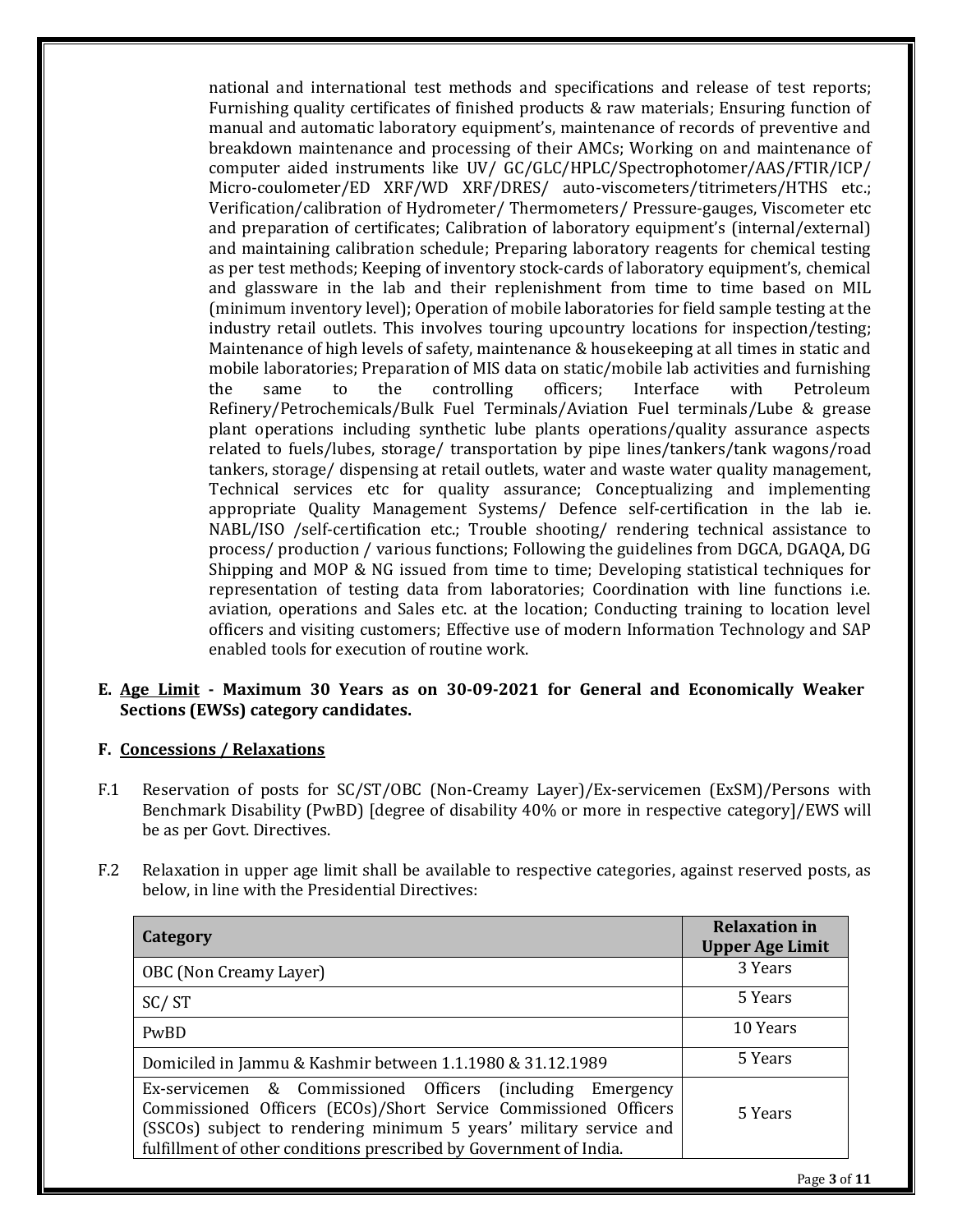- F.3 PwBD/ExSM candidates belonging to SC/ST/OBC (NCL) categories shall be eligible for grant of cumulative age relaxation under the categories.
- F.4 For PwBD (Persons with Benchmark Disability) category, Govt of India Guidelines shall apply.

**The Rights of Persons with Disabilities Act 2016** - Section 2(r) defines "person with benchmark disability" as a person duly certified by the certifying authority with:

- not less than 40% of a specified disability where specified disability has not been defined in measurable terms and
- a disability where specified disability has been defined in measurable terms.

The candidates are required to submit a Disability Certificate issued by competent authority as per the Rights of Persons with Disabilities Rules, 2017, failing which their candidature as PwBD candidates will not be considered. Persons with Benchmark Disabilities must be capable of performing the task assigned to them/take instructions using suitable aids and appliances.

The selection of candidates belonging to PwBD category will be from categories below:

| 1. PV-Low Vision                                                             | $P = Physical;$         |
|------------------------------------------------------------------------------|-------------------------|
| 2. PH-Hard of Hearing,                                                       | V=Vision;<br>H=Hearing; |
| 3. PL-Musculoskeletal (OH-OA/OL), Dwarfism (Dw), Acid   L=Locomotors;        |                         |
| Attack Victim (AAV), Cerebral Palsy (CP), Leprosy   OH=Orthopaedic Handicap; |                         |
| Cured (LC)                                                                   | OA=One Arm;             |
| 4. Multiple Disabilities (a combination of 1,2 or 3 above)                   | $OL=OneLeg$             |

Being a hazardous industry, deployment of PwBDs with Disabilities, other than that mentioned above, may put such PwBDs at risk, hence not included.

- F.5 Reservations for Ex-servicemen/PwBD category will be extended on horizontal basis.
- F.6 For claiming the benefit of OBC category, candidates belonging to OBC category as per Govt. of India guidelines, should submit a latest caste certificate in the proforma prescribed by Govt. of India, which would, among others specifically mention that the candidate does not belong to the persons/sections (creamy layer) as mentioned in column 3 of the schedule to the Department of Personnel & Training, Government of India OM No. 36012/22/93-Estt.(SCT) dated 08.09.1993 & OM No. 36033/1/2013-Estt.(Res.) dated 13.09.2017.
- F.7 Candidates belonging to OBC category but falling in creamy layer (in terms of guidelines issued by Govt. of India from time to time) are not entitled to OBC reservation benefits. Accordingly, such candidates may choose to apply for the positions applicable to UR candidates provided they meet the age criteria and indicate their category as "UR (Unreserved)".
- F.8 Candidates belonging to EWS category are required to submit an Income and Asset certificate issued by Competent Authority prescribed under point no. 5 of Department of Personnel and Training's O.M No. 36039/1/2019-Estt.(Res) dated 31.01.2019. If the candidates are not able to submit the income and asset certificate at the time of making application, Declaration in this regard must be furnished. Format of Income and Asset certificate /Declaration can be downloaded from the website [www.iocl.com.](http://www.iocl.com/)
- F.9 PwBD candidates with less than 40% of permanent disability are not eligible. The PwBD candidates are required to submit a Disability Certificate issued by competent authority as per the Persons with Disabilities (Equal Opportunities, Protection of Rights and Full Participation) Amended Rules, 2017, failing which their candidature as PwBD candidates will not be considered.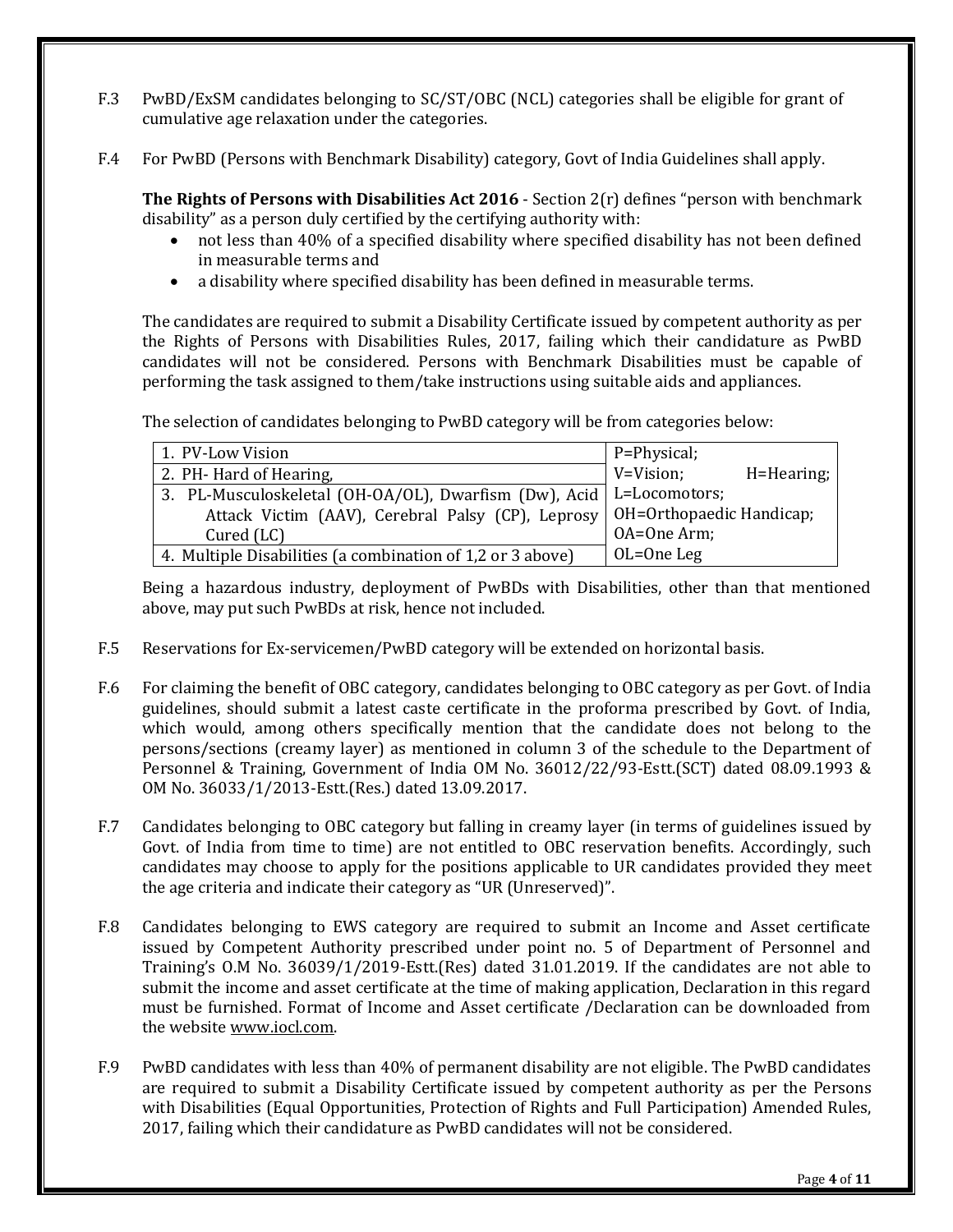- F.10 A PwBD candidate availing of only age relaxation (no relaxation in eligibility qualification marks/in Written Test qualifying marks/GD/GT/Personal Interview) shall be considered against unreserved post in order of merit in the select list before being considered against a reserved post.
- F.11 In case of Persons with Benchmark Disabilities in the category of Cerebral palsy, the facility of Scribe shall be given, if so desired by the candidate. In case of other category of persons with benchmark disabilities, the provision of scribe can be allowed upon production of a certificate to the effect that the candidate concerned has physical limitation to write and scribe is essential to write examination on his/her behalf, from the Chief Medical Officer/ Civil Surgeon/ Medical Superintendent of a Govt. Healthcare Institution as per prescribed Proforma *(Certificate regarding Physical Limitation of an examinee to write)*. In case the PwBD candidate is desirous of bringing his/her own Scribe, the qualification of the Scribe should be one step below the qualification of the candidate taking the examination. The person with benchmark disability opting for own Scribe/ Reader should submit details of the own Scribe as per prescribed Proforma *(Letter of Undertaking for using own scribe)*. Both the prescribed proforma are available on websit[e www.iocl.com.](http://www.iocl.com/)

Candidates shall send the scanned copy of Proforma (as applicable) duly completed and signed on the email id **[ioclrect2021@gmail.com](mailto:ioclrect2021@gmail.com)**, latest by **23-10-2021**. Subsequently, candidates shall send self-attested copy of Proforma duly completed and signed along with print-out of the online application (refer to Clause M.8 Sl. No. 7 & 8).

- F.12 A candidate working in Armed Forces would become eligible for applying against civil posts only when he/she completes the prescribed period of Armed Force Service within six months from the last date for receiving applications. Such candidate is required to submit prescribed Proforma {Proforma of Certificate for employed Officials}. The prescribed proforma is available on website [www.iocl.com](http://www.iocl.com/) . Candidates shall send self-attested copy of Proforma duly completed and signed along with print-out of the online application (refer to Clause M.8 Sl. No.9).
- F.13 Such candidate from Armed Forces, who has been released/retired/discharged from Armed Forces and qualified as an Ex-servicemen is required to submit an undertaking {Form of Undertaking to be given by Candidates Applying for Civil Posts under Ex Servicemen Category} duly signed by him/her stating that he/she has not secured any appointment on the civil side, along with his/her application. The prescribed proforma is available on website [www.iocl.com.](http://www.iocl.com/) Candidates shall send self-attested copy of Proforma duly completed and signed along with print-out of the online application (refer to Clause M.8 Sl. No. 10).
- F.14 The criteria for full time regular course shall not be insisted upon in case of Ex-servicemen, provided they possess a requisite EQUIVALENT qualification that has been acquired during the service period and is recognised by AICTE/MHRD, Government of India and have secured the prescribed minimum percentage of marks.
- F.15 Ex-servicemen claiming equivalence in qualification shall be required to produce a copy of equivalence certificate issued by the concerned Ministry.
- F.16 SC/ST/PwBD/ExSM candidates are exempted from payment of application fee.
- F.17 SC/ST/PwBD/disabled ExSM candidates called for Written Test will be reimbursed single IInd AC rail fare from the nearest railway station of the mailing address to the place of Written Test and back by the shortest route on production of ticket provided the distance is not less than 30 Kms.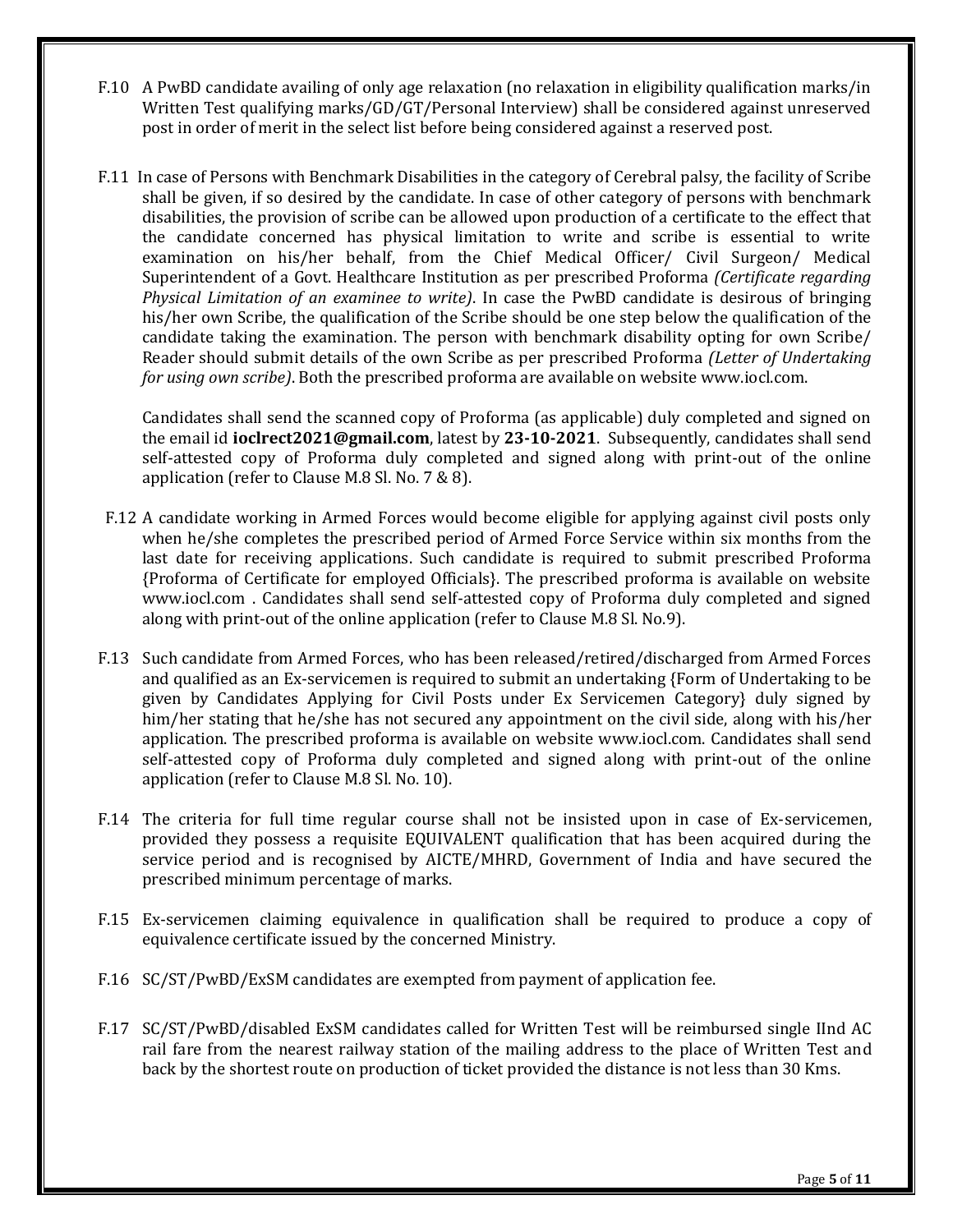#### **G. Selection Process**

- G.1 The selection process will comprise of Written Test (objective type consisting of two parts General Aptitude and Discipline Knowledge), Group Discussion/Group Task and Personal Interview.
- G.2 Admit Card for Written Test will be issued to all prima-facie eligible candidates on the basis of the details furnished in Online Application form and submission of application fees (applicable for UR, EWS & OBC(NCL) Category candidates). Scrutiny of documents submitted by the candidates will be carried out post Written Test. Only those candidates will be considered/ called for next stage i.e. GD/GT and Personal Interview who are (a) shortlisted on the basis of Written Test and (b) meet the notified eligibility criteria upon verification of documents sent by the candidates by ordinary post and other parameters.
- G.3 The candidates should secure minimum qualifying marks as mentioned below in each stage i.e. Written Test, GD/GT and Personal Interview, for consideration for next stage of selection process and finally adjudged suitable for selection.

| Minimum qualifying marks   |                               |                     |  |
|----------------------------|-------------------------------|---------------------|--|
|                            | <b>General, EWS &amp; OBC</b> | SC, ST, PwBD & ExSM |  |
|                            | candidates                    | candidates          |  |
| Written Test               | 40 out of 100                 | 35 out of 100       |  |
| GD/GT & Personal Interview | 40%                           | 40%                 |  |

- G.4 Candidates will have to qualify through each stage of selection process successfully before being as adjudged as suitable for selection.
- G.5 Obtaining minimum qualifying marks in the Written Test, GD/GT and Personal Interview does not confer any right or claim by the candidate for being shortlisted for next stage of selection process/final selection, as the same is based on candidate's rank in the merit list on the basis of marks obtained in the Written Test, GD/GT and Personal Interview, ratio applied, relative performance in respective categories, number of posts, reservation position, candidates meeting the notified eligibility criteria & other parameters and documents found in order upon verification.

# **H. Physical Fitness**

Selected candidates will be required to undergo "Pre-employment Medical Examination" and should be declared medically fit as per Indian Oil's pre-employment medical standard. Candidates are advised to go through the "Guidelines and criteria for Physical Fitness for Pre-employment medical examination" and be assured about meeting the required physical fitness standards before applying for the notified posts. The guidelines may be downloaded from the website www.jocl.com.

# **I. Liability to declare**

- I.1 Candidates with reported ailments, deficiencies or abnormalities and also those with finding of not meeting the physical fitness criteria as above, shall make a declaration to this effect while submitting their application.
- I.2 A candidate found UNFIT for a position during medical examination by any other location/ Refinery unit of the Corporation or a Government Authority or any other PSU, shall be required to declare his/her medical condition with reasons for being declared "UNFIT". If the candidate applies / seeks employment/ engagement at any other location/ post of the Corporation, suppression of such information may render the candidature liable for Rejection.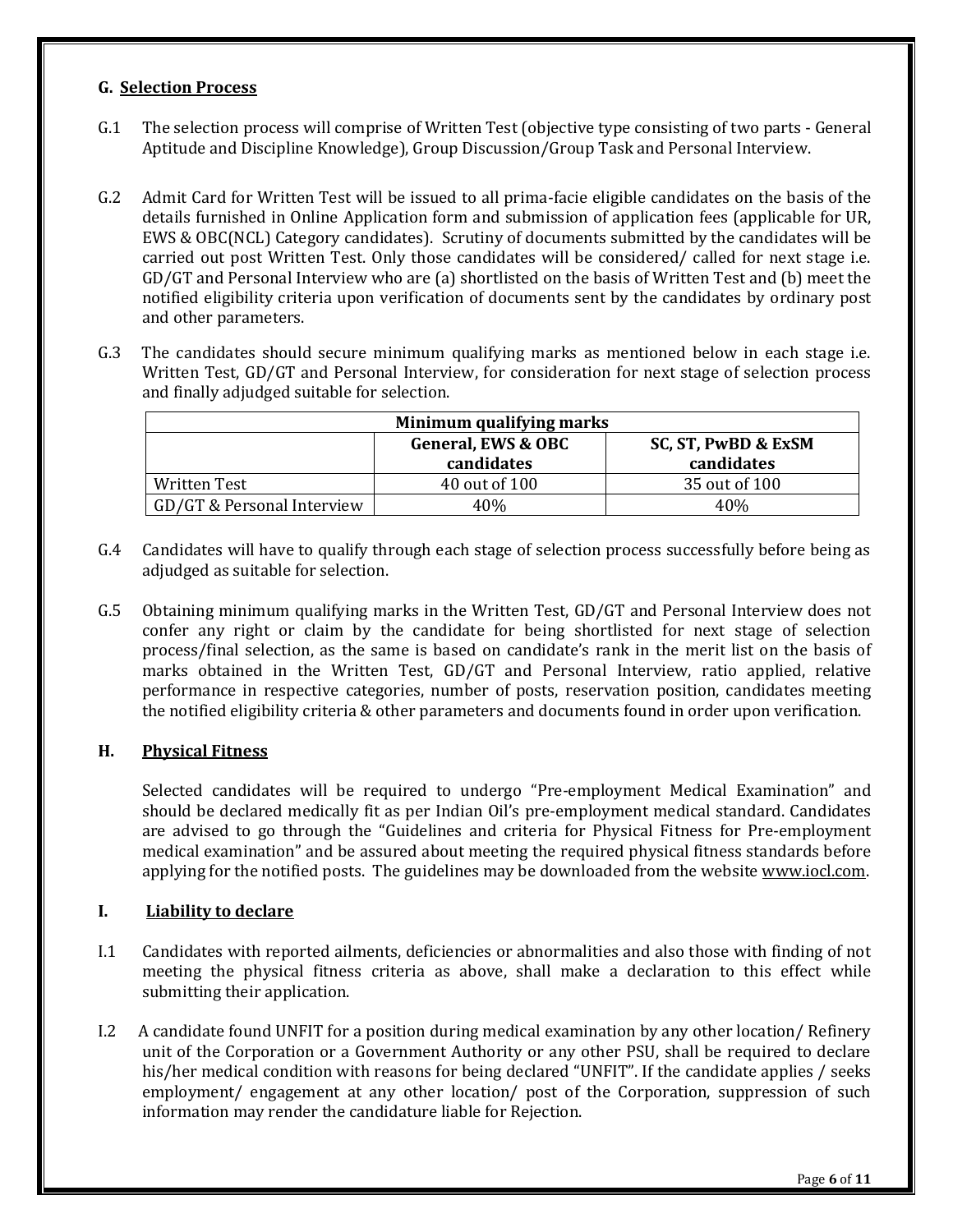I.3 Candidates have to necessarily declare in case he/she has been arrested, prosecuted, kept under detention or fined, convicted by the Court of Law for any offence, debarred/disqualified by any Public Service Commission from appearing in its examination.

# **J Pay & Perks**

- J.1 Selected candidates will be placed in the pay scale of Rs. 40,000/- to Rs. 1,40,000/- (Grade A0).
- J.2 In addition, the selected candidates will receive Dearness Allowance (DA) and other allowances, according to the rules of the Corporation in force, and as amended from time to time. Other allowances /benefits include HRA/housing accommodation (depending upon place of posting), medical facilities, gratuity, Provident fund, Employees' Pension Scheme, Group personal accident insurance scheme, leave encashment, leave travel concession (LTC)/LFA, contributory superannuation benefit fund scheme, conveyance advance/ maintenance reimbursement, performance related pay (PRP) etc as per rules of the Corporation.
- J.3 The gross valuation of remuneration to the company will be about Rs 14.3 Lakhs per annum inclusive of performance related pay (PRP). The actual remuneration may vary depending on place of posting, financial performance of the Corporation and annual performance appraisal of the individual.

# **K. Service Liability**

Selected candidates will have to execute a bond of Rs. Two Lakhs (Rs.35000/- for SC/ST/OBC/PwBD/EWS candidates) to serve the Corporation for a minimum period of three years from the date of joining the Corporation.

# **L. General**

- L.1 Only Indian Nationals are eligible to apply.
- L.2 Experience and Age requirement will be as on **30-09-2021.**
- L.3 Certificate issued by a Board of Secondary Education for passing Matriculation/Higher Secondary mentioning the date of birth shall be the only acceptable document in support of proof of age.
- L.4 In case of qualifications acquired from foreign Institutes/Universities, the same shall be treated at par with qualifications offered by Indian Institutes/Universities provided candidates are able to produce equivalence certificate for such qualifications from the Competent Authority.
- L.5 Reimbursement of 2nd AC Rail fare by the shortest route on production of ticket shall be extended to candidates for appearing in Group Discussion/Group Task/Personal Interview provided the distance travelled is not less than 30 kms.
- L.6 Candidates employed in Govt. Deptt/PSUs/Autonomous Bodies must submit the application through proper channel. Alternatively, such candidates are required to submit NOC from their current employer at the time of GD/GT/Personal Interview failing which they will not be allowed to appear for further selection process.
- L.7 No woman is permitted to work in or allowed to enter any building in which generation of gas from Dangerous Petroleum' as defined in the Petroleum Act 1934, is carried on. No woman is allowed to work in LPG storage and handling area. Women candidates are also not considered against the cadres/work areas that require shift operations 365 days in a year or necessitates undertaking work beyond 07.00 pm (& upto 06.00 am), like Production, P&U Operations (Boiler & Electrical),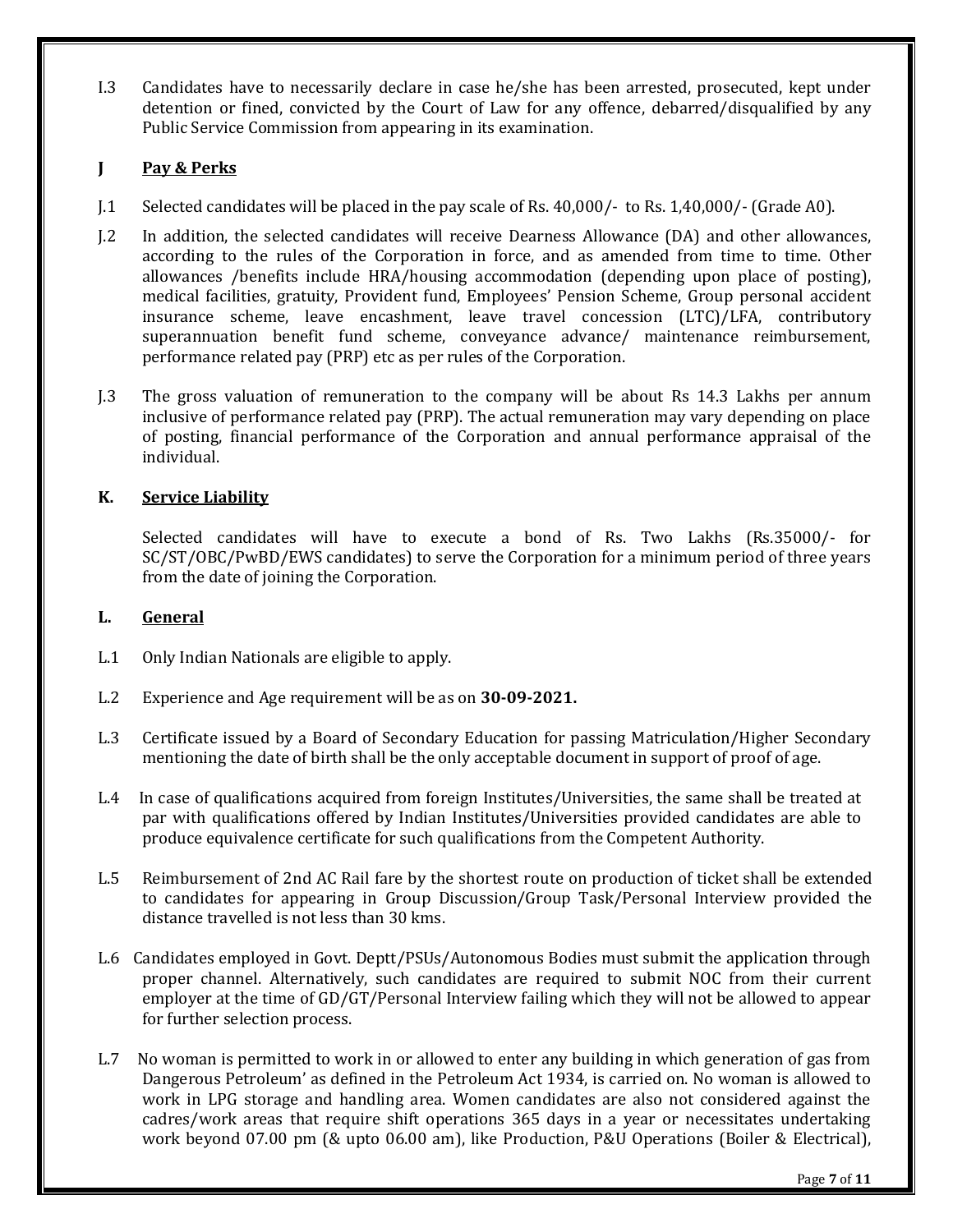Quality Control and Fire & Safety or maintenance services normally performed in shifts. However, subject to limitations above, exemptions if any, work & work performance requirements and availability of identified positions, women may be considered.

- L.8 Furnishing of wrong/false information or suppression of factual information will lead to disqualification. Since all the applications will initially be screened without documentary evidence, the candidates must fully satisfy themselves of the suitability for the position to which they are applying. If at any stage during the selection process, it is found that a candidate has furnished false or wrong information or has suppressed factual information or is found ineligible with respect to any of the eligibility parameters, his/her candidature will be rejected. If any of the above discrepancies w.r.t. eligibility parameters, furnishing of wrong/false information and or suppressing of any material fact is detected/noticed even after appointment, his/her services will be liable for termination without any further notice. Candidate may also render himself/herself liable to criminal prosecution.
- L.9 The candidature of the applicant would be provisional and subject to subsequent verification of certificates/testimonials, medical fitness etc.
- L.10 Canvassing in any form during any stage of recruitment process will lead to cancellation of candidature.
- L.11 Management reserves the right to cancel/restrict/enlarge/modify/alter the recruitment/selection process, if need arises, without issuing any further notice or assigning any reason thereof.
- L.12 The decision of the Management will be final and binding on all candidates on all matters relating to eligibility, acceptance or rejection of the application, mode of selection, cancellation of the selection process either in part or full, etc. No correspondence will be entertained in this regard.
- L.13 Queries, if any, related to this advertisement may be addressed at the following email addresses:

| <b>For Technical Queries</b><br>{Queries specific to the Online portal, any non-functionality or<br>technical difficulties being faced in online application process} | support@i-register.in |
|-----------------------------------------------------------------------------------------------------------------------------------------------------------------------|-----------------------|

- L.14 Candidates may visit the website [www.iocl.com](http://www.iocl.com/) and Go to '**What's New' >** Click on "**Recruitment of Assistant Quality Control Officers - 2021">** Click on "**Detailed advertisement**" (to refer to the Advertisement) > Click on "**Click here to Apply Online**" (to fill online application form).
- L.15 Candidates are required to submit application in online mode only. Application submitted through other than online mode will NOT be accepted.
- L.16 Corrigendum/Addendum/Notice etc. with regard to this advertisement, if any, will be made available on [www.iocl.com](http://www.iocl.com/) only. Candidates are advised to refer to the above website periodically for updates. All future correspondences related to this advertisement shall be made only through our websit[e www.iocl.com.](http://www.iocl.com/)
- L.17 Candidates called for Written Test and subsequently shortlisted for GD/GT and Personal Interview will be intimated through e-mail ID/SMS Alerts on Mobile Number supplied by them in their Application Forms.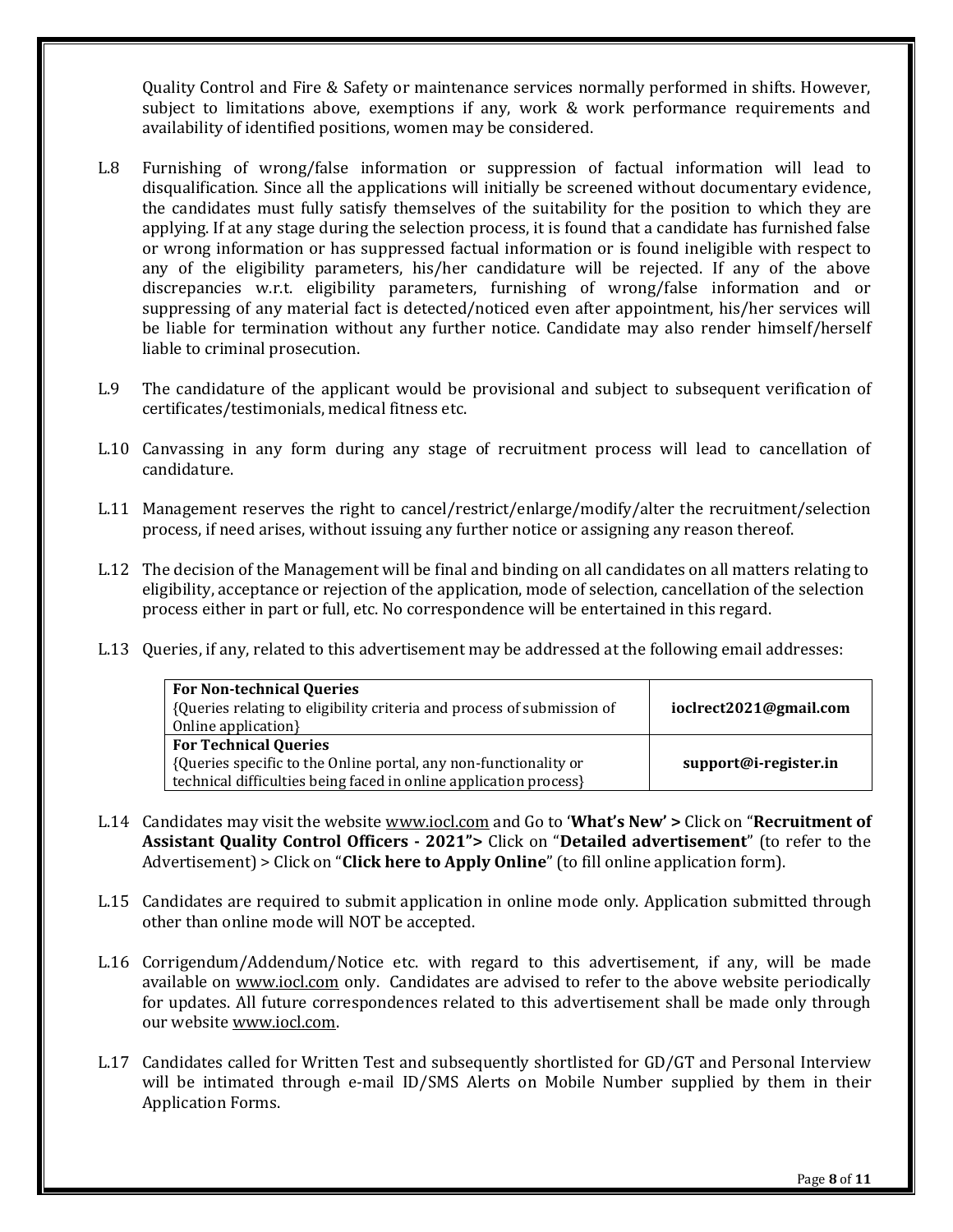L.18 Written Test is likely to be held on **07-11-2021** at test center(s) at four locations viz. New Delhi, Mumbai, Kolkata and Chennai. However, depending upon the no. of candidates called for Written Test, availability of test centers and other factors, location(s) may be dropped. Candidates shall be allotted the location, which is nearest from the Correspondence mailing address furnished in the online application form, as far as possible. The location and exact venue of the Written Test shall be conveyed in the Admit Card issued for Written Test. The location / venue for GD/GT and Personal Interview shall be communicated to the shortlisted candidates through call letter.

## **M. Requirement before filling Online Application Form**

- M.1 Candidates are advised to carefully read the full advertisement for details of educational qualification and other eligibility criteria before submission of online application.
- M.2 Candidate must have the following ready before starting the process of applying online:
	- a. an active e-mail ID and mobile number which must remain valid for at least one year. All communications to candidates will take place only through e-mail/SMS alerts. IOCL will not be responsible for bouncing of any e-mail/non delivery of SMS sent to the candidates.
	- b. the relevant certificates/testimonials/documents/proofs pertaining to age, caste, educational qualifications, post-qualification experience, Disability Certificate (if applicable), service discharge certificate (if applicable) etc.
	- c. Scanned copy of colored passport size photograph and signature of not more than 50 kb and 20 kb size respectively, to be uploaded in online application.
- M.3 Wherever CGPA/OGPA/DGPA or Letter Grade in a degree is awarded, its equivalent percentage of marks as per norms adopted by University/Institute is required to be indicated in the application form. Candidates will have to furnish certificate from the concerned University/Institute regarding the equivalent aggregate percentage of marks with reference to their CGPA/OGPA/DGPA or Letter Grade at the time of document verification failing which their candidature will not be considered.
- M.4 General, OBC and EWS candidates are required to pay a non-refundable application fee of **Rs.300/- (Rupees Three hundred only)** through SBI e-collect [\(https://www.onlinesbi.com/sbicollect/icollecthome.htm\)](https://www.onlinesbi.com/sbicollect/icollecthome.htm). Provision for making ONLINE application fee shall be available till **21-10-2021 (17.00 Hrs.)** so that candidates shall have sufficient time to submit the details of SBI e-Collect transaction in Online Application and finally submit the application form.
- M.5 No application fee is required to be paid by candidates belonging to SC/ST/PwBD/ExSM categories.
- M.6 The candidate must ascertain the correctness of each information/details before filling in the "Online Application Form" and its final submission. The candidate shall be wholly/exclusively responsible for the information/details so filled /provided in Online Application Form.

#### M.7 **How to apply**

Step 1 Candidates meeting the prescribed eligibility criteria for the post, may visit the website [www.iocl.com](http://www.iocl.com/) and Go to '**What's New' >** Click on "**Recruitment of Assistant Quality Control Officers - 2021">** Click on "**Click here to Apply Online**" (to fill online application form) to access the relevant application link which will remain open from **01-10-2021 (10:00 Hrs) to 22-10-2021 (17:00 Hrs).**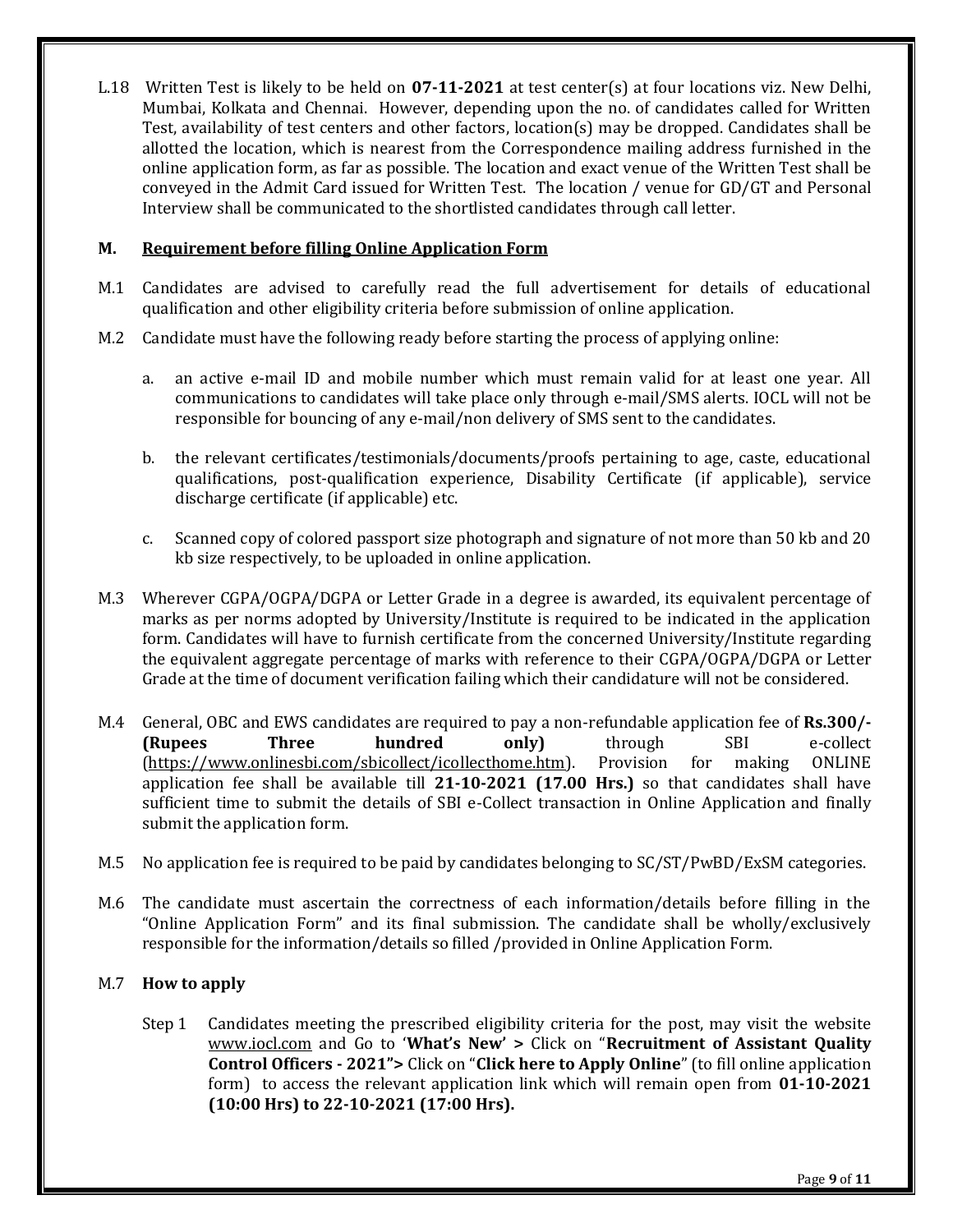- Step 2 Furnish particulars/details pertaining to age, educational qualifications, post qualification experience, caste etc. and such other information as sought in the online application format.
- Step 3 Upon submission of particulars (Step 2), the online system will generate an Application ID, which will be sent to the candidate through email/SMS. Click on Continue Part II Application and Login using Application ID and Date of Birth.

Next step to be followed by General*, OBC and EWS candidates* and by *SC/ST/PwBD/*ExSM *category candidates* shall be as under:

| <b>General, OBC and EWS candidates</b>                                                                                                                                                                                                                                                                                                                                                                                                                                                                                                                                                                                                           | SC/ST/PwBD/ExSM<br>category candidates                                                                                                                                                                                                                                  |  |  |
|--------------------------------------------------------------------------------------------------------------------------------------------------------------------------------------------------------------------------------------------------------------------------------------------------------------------------------------------------------------------------------------------------------------------------------------------------------------------------------------------------------------------------------------------------------------------------------------------------------------------------------------------------|-------------------------------------------------------------------------------------------------------------------------------------------------------------------------------------------------------------------------------------------------------------------------|--|--|
| 'Pay Now'<br>$\triangleright$ Click<br>to<br>on<br><sub>or</sub><br>g <sub>0</sub><br>https://www.onlinesbi.com/sbicollect/icollecthome.htm) ><br>Choose State of Corporate as All India, Type of Corporate as<br>PSU- Public Sector Undertaking, PSU Name as Indian Oil<br><b>Corporation Limited (IOCL)</b> , and Select Payment Category<br>as "AQCO-2021" and then complete the payment process<br>submitting the relevant details like Application ID etc. and<br>making online payment of application fees of Rs.300/-. Upon<br>payment, save and take a print of the payment confirmation<br>for further application process and records. | Upload the digital<br>$\blacktriangleright$<br>copy of photograph<br>signature<br>and<br>and<br>finally submit the<br>application<br>form.<br>'Application process<br>completed'<br>is<br>will<br>be<br>message<br>displayed along with<br>the final Application<br>No. |  |  |
| $\triangleright$ Now Click on "Already Paid" and then submit details viz.<br>SBI e-Collect Transaction No./Reference No., Payment Bank<br>Name and Payment Date. Click on <b>Submit</b> button                                                                                                                                                                                                                                                                                                                                                                                                                                                   |                                                                                                                                                                                                                                                                         |  |  |
| $\triangleright$ Upon successful submission of the Payment details, Login<br>again using Application ID and Date of Birth. Now upload the<br>digital copy of photograph and signature and finally submit<br>the application form. 'Application process is completed'<br>message will be displayed along with the final Application<br>No.                                                                                                                                                                                                                                                                                                        |                                                                                                                                                                                                                                                                         |  |  |

- M.8 Upon completion of such application/fees payment (as applicable) and final submission of application form, candidates are required to take a printout of the Application Form, affix recent passport size photograph, put signature at the space provided and attach self-attested copies of the following:
	- 1. Matriculation/Higher Secondary certificate issued by Board of Secondary Education as proof of date of birth.
	- 2. Marksheet of Class XII by the concerned education Board/Semester-wise or year-wise mark sheets of Graduation/ Post Graduation issued by University/Institute (as applicable).
	- 3. Certificate of Class XII Pass by the concerned education Board/Graduation/Post Graduation Degree Certificate issued by respective University/Institute (as applicable).
	- 4. Conversion certificate from CGPA/OGPA/DGPA/Letter Grade to percentage of marks from concerned University/Institute (if applicable).
	- 5. SC/ST/Disability Certificate/OBC (NCL) Certificate alongwith "Declaration"/EWS-Income & Asset Certificate/"DECLARATION for ECONOMICALLY WEAKER SECTIONS Candidates". Certificate must be in the prescribed format (available on website www.iocl.com) and issued by the Competent Authority.
	- 6. Experience Certificate or Copy of Offer Letter, Joining Letter, Payslips, Increment Letter, relieving letter etc. proving the continuance of experience for the period being claimed. The